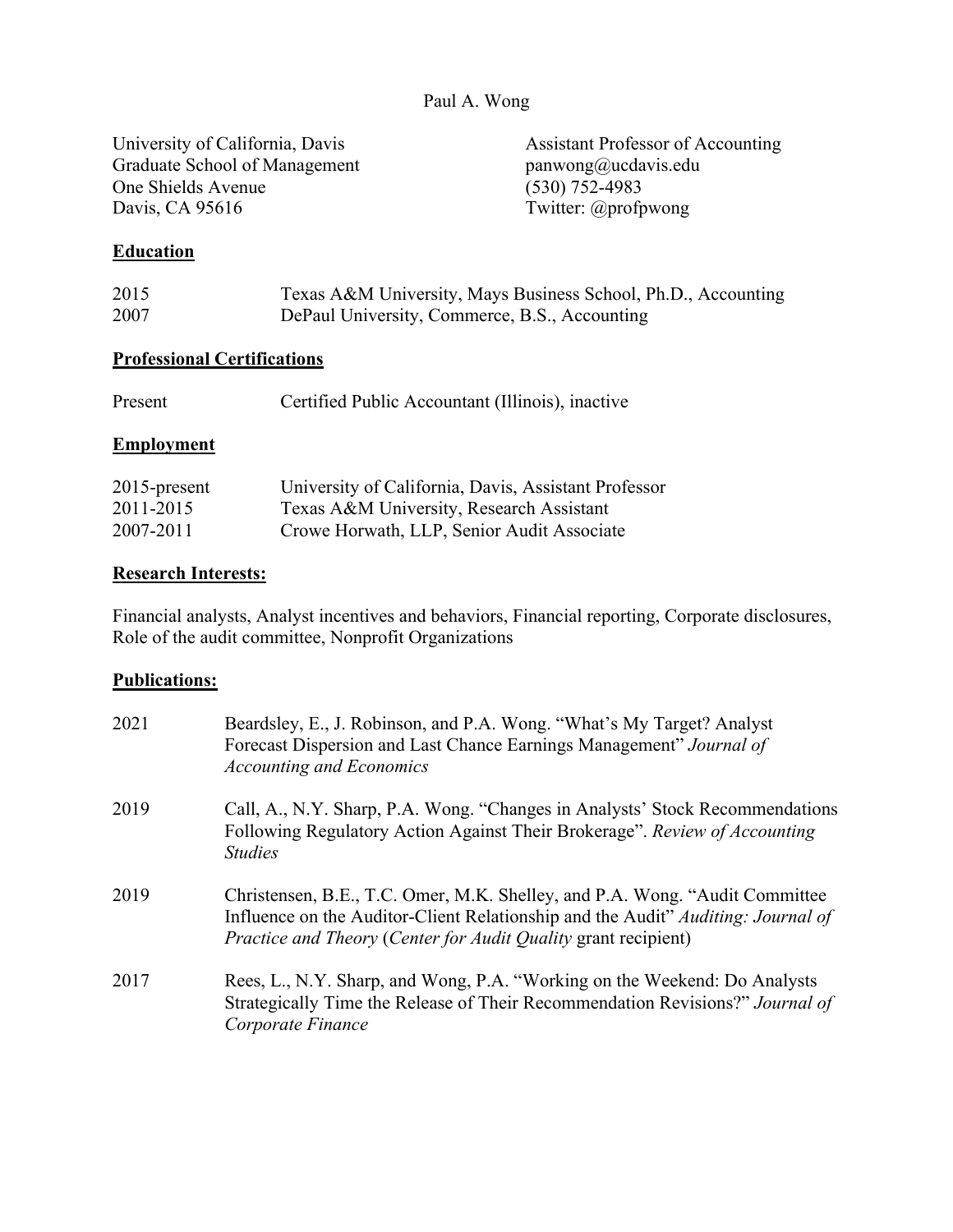# **Working Papers:**

| 2022 | Balsam, S., E. Harris, and P.A. Wong. "The Role of Related Party Fundraising on<br>the Relation Between Reporting Quality and Donations"                |
|------|---------------------------------------------------------------------------------------------------------------------------------------------------------|
| 2022 | Neely, D., G. Saxton, and P. A. Wong. "Paycheck Protection Program: The<br>Determinants of Participation and the Characteristics of the Loans Obtained" |
| 2022 | Skaife, H. A., P. A. Wong, and M. H. Yetman "Assurance of Nonprofit Financial<br>Reporting: An Analysis of State Audit and Review Requirements"         |
| 2021 | Brushwood, J., P. Mason, and P.A. Wong. "What Determines Donor Advised<br>Fund Payout Rates"                                                            |

# **Awards and Recognitions:**

| 2022 | Best Paper Award – Government and Nonprofit Midyear Meeting Best Paper<br>Award – American Accounting Association. "Paycheck Protection Program: The<br>Determinants of Participation and the Characteristics of the Loans Obtained"                 |
|------|------------------------------------------------------------------------------------------------------------------------------------------------------------------------------------------------------------------------------------------------------|
| 2021 | Teacher of the Year – Full-Time MBA - University of California, Davis                                                                                                                                                                                |
|      | <b>Conference Participation:</b>                                                                                                                                                                                                                     |
| 2022 | Government and Nonprofit Section – American Accounting Association (Paper<br>Presenter and Discussant)                                                                                                                                               |
| 2020 | Hawaiian Accounting Research Conference (Paper Presenter)<br>Government and Nonprofit Section - American Accounting Association (Paper<br>Presenter and Discussant)                                                                                  |
| 2019 | Annual Meeting – American Accounting Association (Discussant)                                                                                                                                                                                        |
| 2018 | Annual Meeting – American Accounting Association (Accepted Paper and<br>Discussant)<br>Annual Congress – European Accounting Association (Accepted Paper)<br>Government and Nonprofit Section – American Accounting Association (Paper<br>Presenter) |
| 2017 | Annual Meeting - American Accounting Association (Presenter and Discussant)<br>University of California, Davis Accounting Research Conference (Paper<br>Presenter)                                                                                   |
| 2016 | Annual Meeting – American Accounting Association (Paper Presenter and<br>Discussant)<br>International Accounting Section - American Accounting Association<br>(Discussant)                                                                           |
| 2015 | Annual Meeting – American Accounting Association (Discussant)                                                                                                                                                                                        |